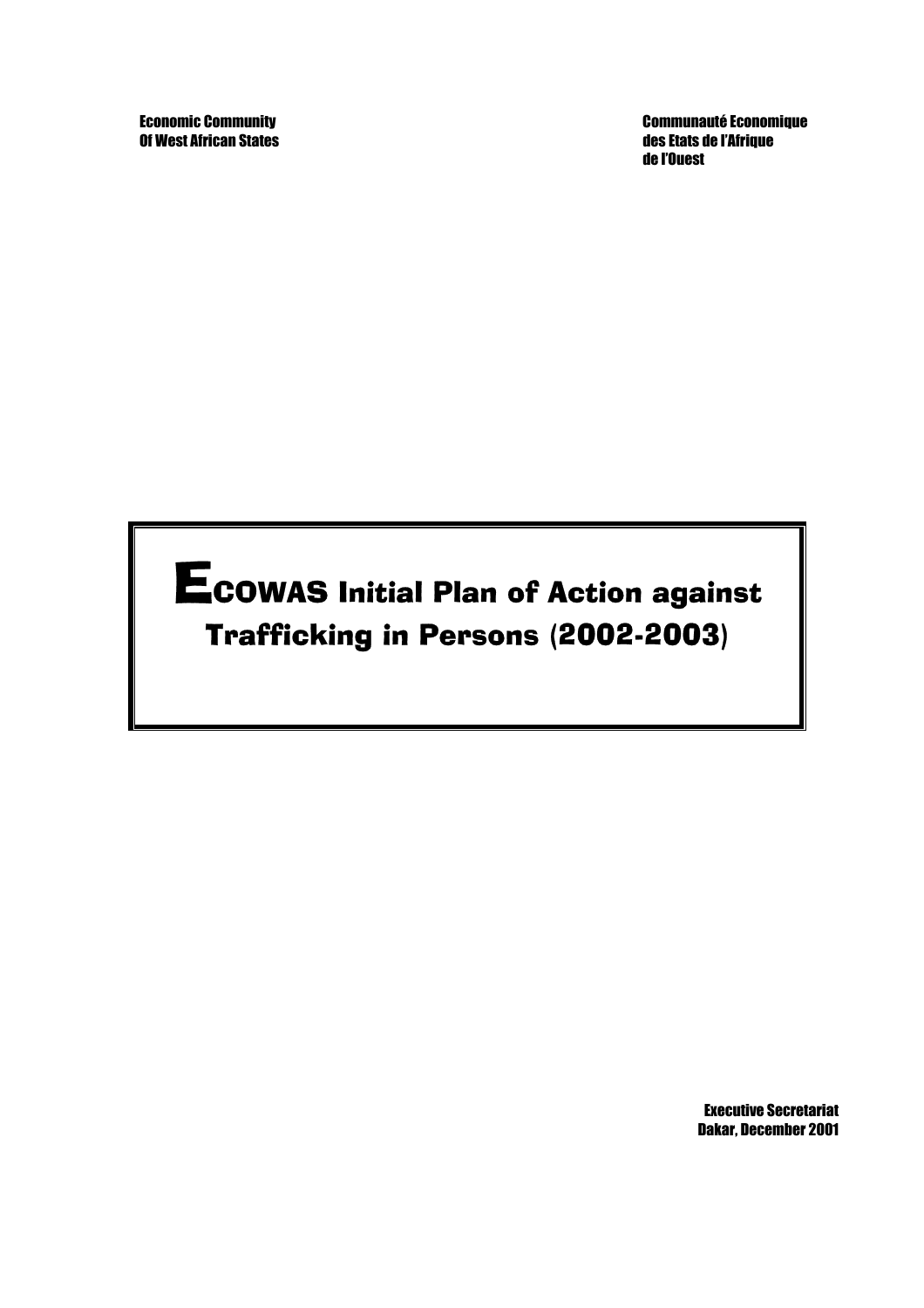# **ECOWAS PLAN OF ACTION AGAINST TRAFFICKING IN PERSONS (2002-2003)**

This document outlines the most urgent actions against trafficking in persons to be taken by ECOWAS Member States within the years 2002 – 2003, with a focus on criminal justice responses. A more detailed and far-reaching action plan should be developed in the year 2003 on the basis of an in-depth evaluation of the implementation of the Initial Plan of Action.

## **Legal Framework and Policy Development**

1. States who have not yet done so, shall ratify forthwith and fully implement *ECOWAS* Convention A/P1/7/92 on Mutual Assistance in Criminal Matters and ECOWAS Convention A/P1/8/94 on Extradition.

| Input:              | National Government                                   |
|---------------------|-------------------------------------------------------|
| Success indicator:  | Conventions ratified                                  |
| To be completed by: | as soon as possible, but not later than December 2002 |

2. States who have not yet done so, shall sign, ratify, and fully implement the African Charter on the Rights and Welfare of the Child.

| Input:              | National Government                                   |
|---------------------|-------------------------------------------------------|
| Success indicator:  | Charter ratified                                      |
| To be completed by: | as soon as possible, but not later than December 2002 |

3. States who have not yet done so, shall sign, ratify, and fully implement the United Nations Convention against Transnational Organized Crime and the Protocol to Prevent, Suppress, and Punish Trafficking in Persons, especially Women and Children, supplementing the Convention.

| Input:              | National Government, ODCCP/CICP                       |
|---------------------|-------------------------------------------------------|
| Success indicator:  | Convention and Protocol ratified                      |
| To be completed by: | as soon as possible, but not later than December 2002 |

4. States shall adopt laws criminalizing trafficking in human beings in line with the United Nations Convention against Transnational Organized Crime and the Protocol to Prevent, Suppress, and Punish Trafficking in Persons, especially Women and Children thereto.

| Input:              | <b>National Government</b> |
|---------------------|----------------------------|
| Success indicator:  | Criminal Code amended      |
| To be completed by: | December 2003              |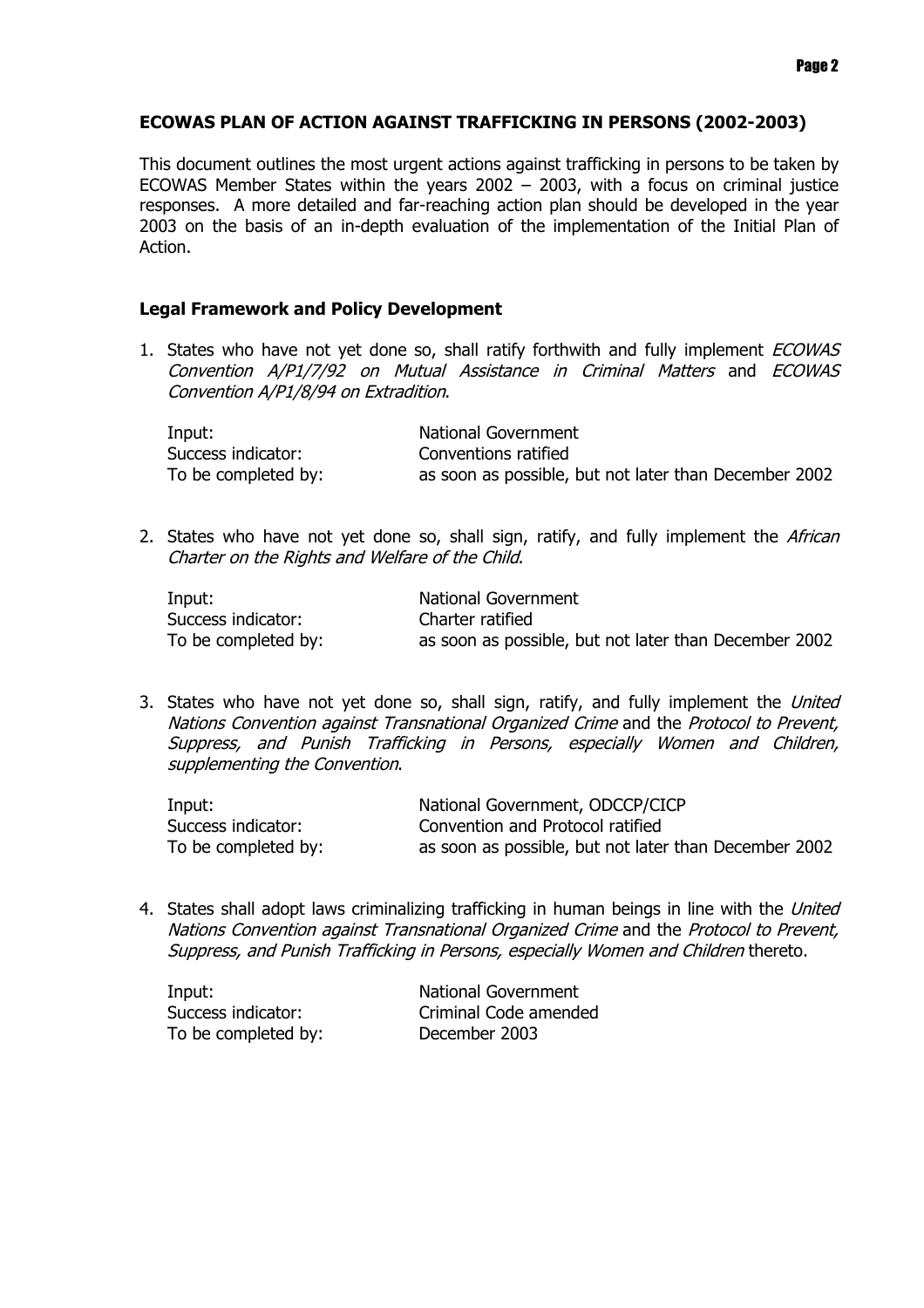5. States shall adopt and implement the laws and administrative structures needed to support the provisions of United Nations Convention against Transnational Organized Crime and the Protocol to Prevent, Suppress, and Punish Trafficking in Persons, especially Women and Children, supplementing the Convention, governing international co-operation and assistance in preventing, investigating and prosecuting cases of trafficking by organized criminal groups.

| Input:              | National Government   |
|---------------------|-----------------------|
| Success indicator:  | Criminal Code amended |
| To be completed by: | December 2003         |

6. States shall adopt legal provisions for the protection of victims of trafficking, and ensure that their domestic legal systems contain measures that offer victims of trafficking in persons the possibility of obtaining compensation for damage suffered.

| Input:              | <b>National Government</b>                           |
|---------------------|------------------------------------------------------|
| Success indicator:  | Criminal and/or Civil Code and Procedures amended as |
|                     | appropriate                                          |
| To be completed by: | December 2003                                        |

7. States shall ensure that their laws and administrative practices provide information to victims about the status of relevant criminal and other legal proceedings and an opportunity to voice their views and concerns in a manner not prejudicial to the rights of the defense and that the status of any such proceedings are considered prior to any repatriation of the victim.

| Input:              | National Government                                  |
|---------------------|------------------------------------------------------|
| Success indicator:  | Criminal and/or Civil Code and Procedures amended as |
|                     | appropriate                                          |
| To be completed by: | December 2003                                        |

8. States shall consider adopting legislative or other appropriate measures that permit victims of trafficking in persons to remain in their territory, temporarily or permanently, in appropriate cases; and shall give appropriate consideration to humanitarian and compassionate factors in the consideration of permitting victims of trafficking to remain in their territory.

| Input:              |
|---------------------|
| Success indicator:  |
| To be completed by: |

National Government Immigration code and regulations amended mpleted by: December 2003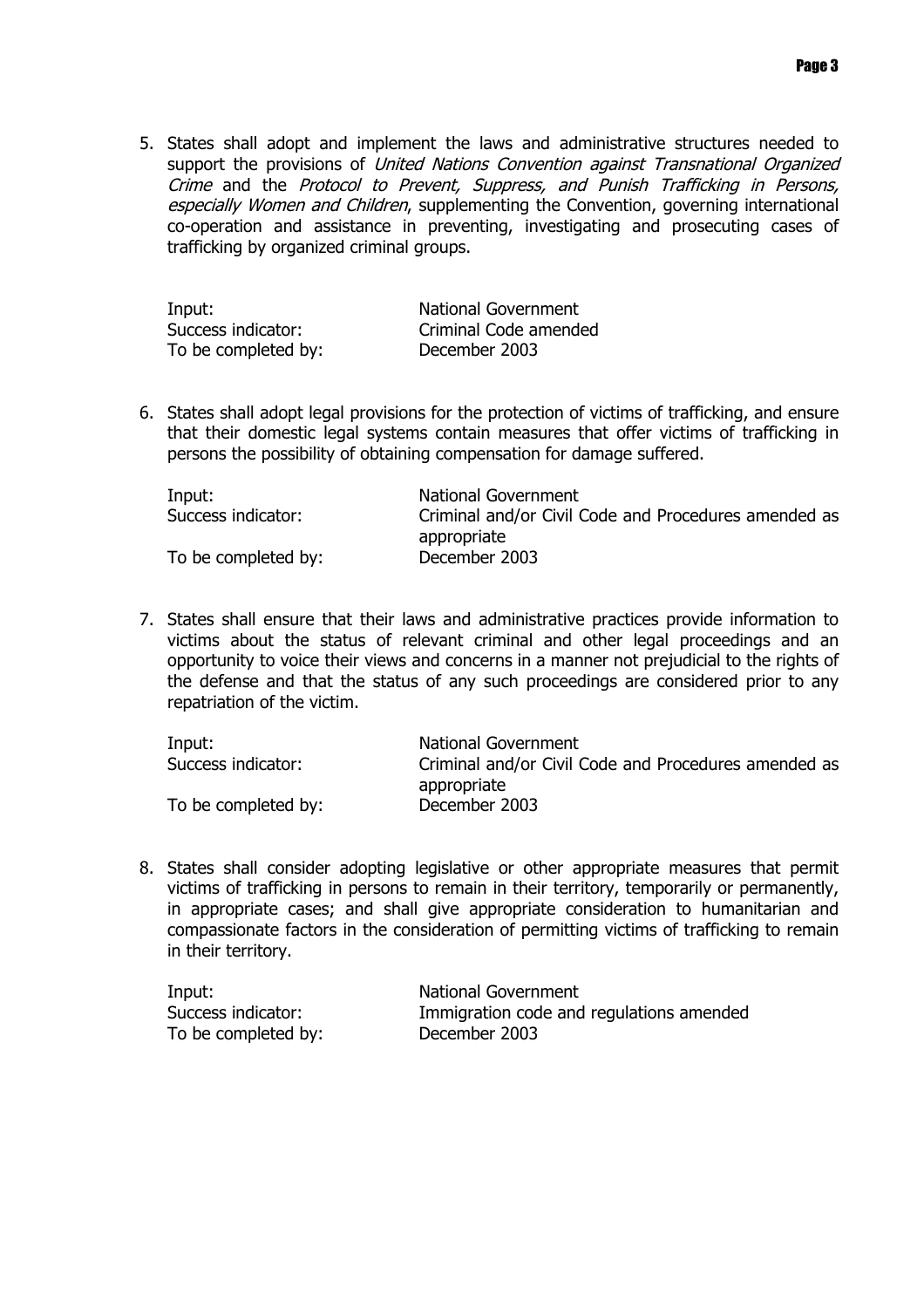9. States shall take responsibility for victims of trafficking in persons, who are their nationals, or persons with the right of permanent residence in their territory at the time of entry into the territory of the receiving State by facilitating and accepting, with due regard for the safety of such persons, the return of such persons without undue or unreasonable delay.

| Input:              | <b>National Government</b>                      |
|---------------------|-------------------------------------------------|
| Success indicator:  | Immigration and emigration regulations amended, |
|                     | system of repatriation established              |
| To be completed by: | December 2003                                   |

10. States shall take measures that permit the denial of entry into the country and/or the revocation of visas of persons wanted for the commission of crimes related to the trafficking in persons.

| Input:              | <b>National Government</b>                     |
|---------------------|------------------------------------------------|
| Success indicator:  | Immigration and emigration regulations amended |
| To be completed by: | December 2003                                  |

11. States shall establish a National Task Force on Trafficking in Persons that will bring together relevant Ministries and Agencies in developing policy and taking action against trafficking in persons, and calling on Inter-Governmental Organizations, Non-Governmental Organizations, and other representatives of civil society, as necessary.

| Input:              | National  | Government,                                       | Inter-Governmental |  |
|---------------------|-----------|---------------------------------------------------|--------------------|--|
|                     |           | Organizations, Non-Governmental Organizations and |                    |  |
|                     |           | other representatives of civil society            |                    |  |
| Success indicator:  |           | National Task Force designated and operating      |                    |  |
| To be completed by: | June 2002 |                                                   |                    |  |

12. The National Task Force designated by each State shall develop recommendations for a national plan of action against trafficking in persons. The National Task Force should also monitor and report through their government to the ECOWAS Secretariat on the progress of the implementation of this Initial Plan of Action.

| Input:              | National Government, IGOs, NGOs and other groups                                                                   |
|---------------------|--------------------------------------------------------------------------------------------------------------------|
| Success indicator:  | National Task Force completes preliminary draft of the<br>national plan of action in 2002 and reports regularly to |
|                     | <b>ECOWAS</b>                                                                                                      |
| To be completed by: | December 2002 / ongoing                                                                                            |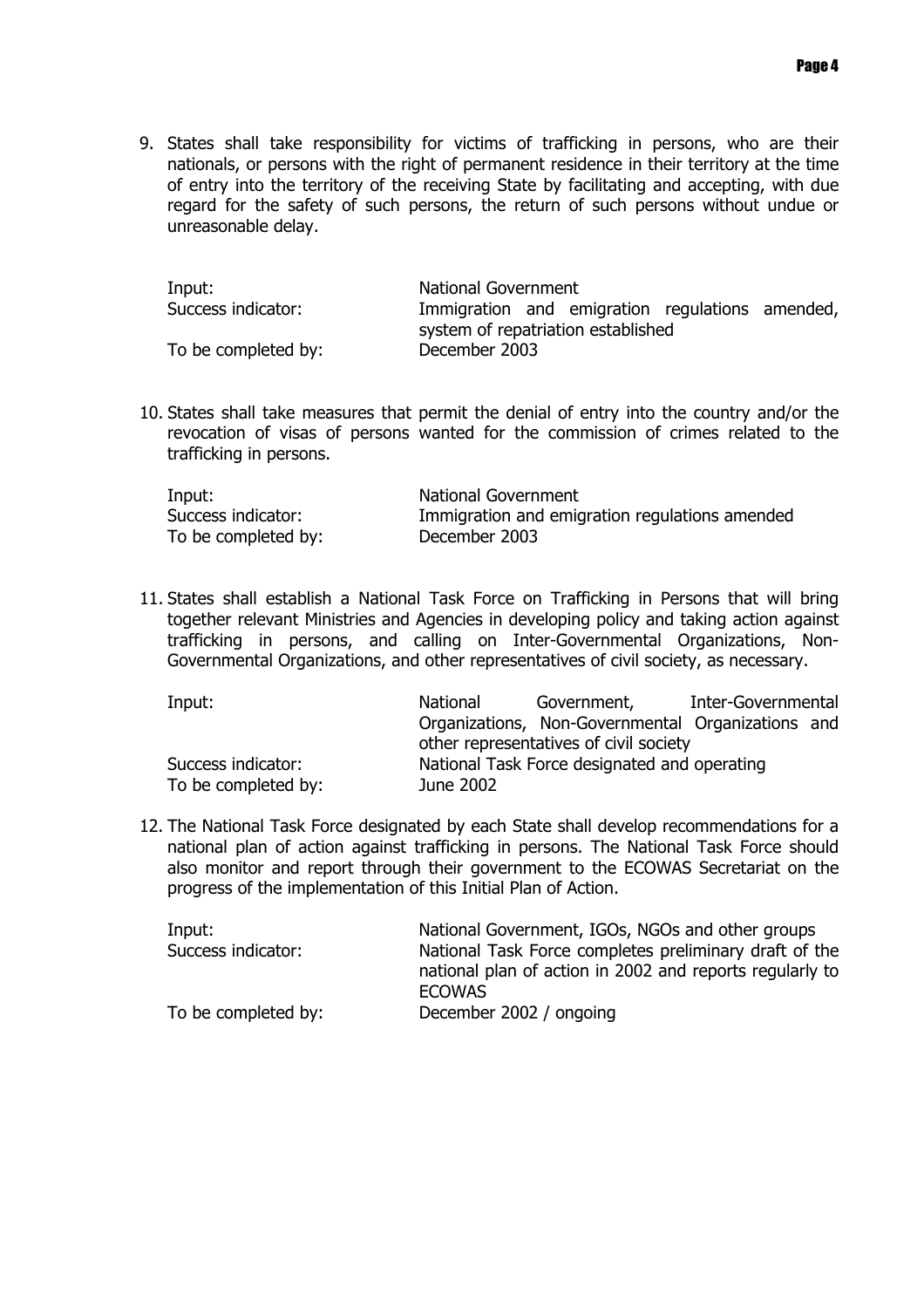13. A Unit for the co-ordination of the efforts to combat trafficking in persons shall be established within the ECOWAS Secretariat. Pending the establishment of this Unit, the Legal Department of ECOWAS Executive Secretariat shall co-ordinate and monitor the implementation of this Plan of Action and follow-up on other related developments in Member States in the fight against trafficking in persons.

| Input:              | <b>ECOWAS Secretariat and ECOWAS Member States</b> |
|---------------------|----------------------------------------------------|
| Success indicator:  | Office staffed, equipped and funded                |
| To be completed by: | Unit to be operational by December 2002            |

### **Protection and Support of Victims of Trafficking in Persons**

1. States, in co-operation with NGOs and other representatives of civil society as appropriate, shall take measures to create or develop the capacity of the reception centres where victims of trafficking in persons can be sheltered. These centres shall provide physical security, basic material assistance, medical care, and counseling and information to victims of trafficking, particularly on legal assistance, and reporting and filing complaints, taking into account the special needs and legal status of children.

| Input:              | National Government (Ministries of Justice / Social  |
|---------------------|------------------------------------------------------|
|                     | Affairs), and local NGOs; IGOs and NGOs for material |
|                     | support and expertise, as required.                  |
| Success indicator:  | Reception centres open and receiving clients         |
| To be completed by: | At least one centre open in each country by          |
|                     | June 2003                                            |

2. States shall encourage victims of trafficking to testify in the investigation and prosecution of cases of trafficking in persons, by giving due consideration to the safety and security of victims and witnesses at all stages of legal proceedings, permitting them to remain in their territory.

| Input:              | National Government (Ministries of Justice /Social             |
|---------------------|----------------------------------------------------------------|
|                     | Affairs), NGOs, and other civil society groups                 |
| Success indicator:  | Relevant codes amended, Victim/witness protection<br>available |
| To be completed by: | Victim/witness support program operational by June<br>2003.    |

3. ECOWAS shall establish a fund for victims of trafficking. The fund shall be used in particular to provide support to States for the repatriation of victims of trafficking.

| Input:              | <b>ECOWAS Secretariat and National Government</b>      |
|---------------------|--------------------------------------------------------|
| Success indicator:  | ECOWAS fund for victims of trafficking established and |
|                     | minimum funding provided                               |
| To be completed by: | December 2003                                          |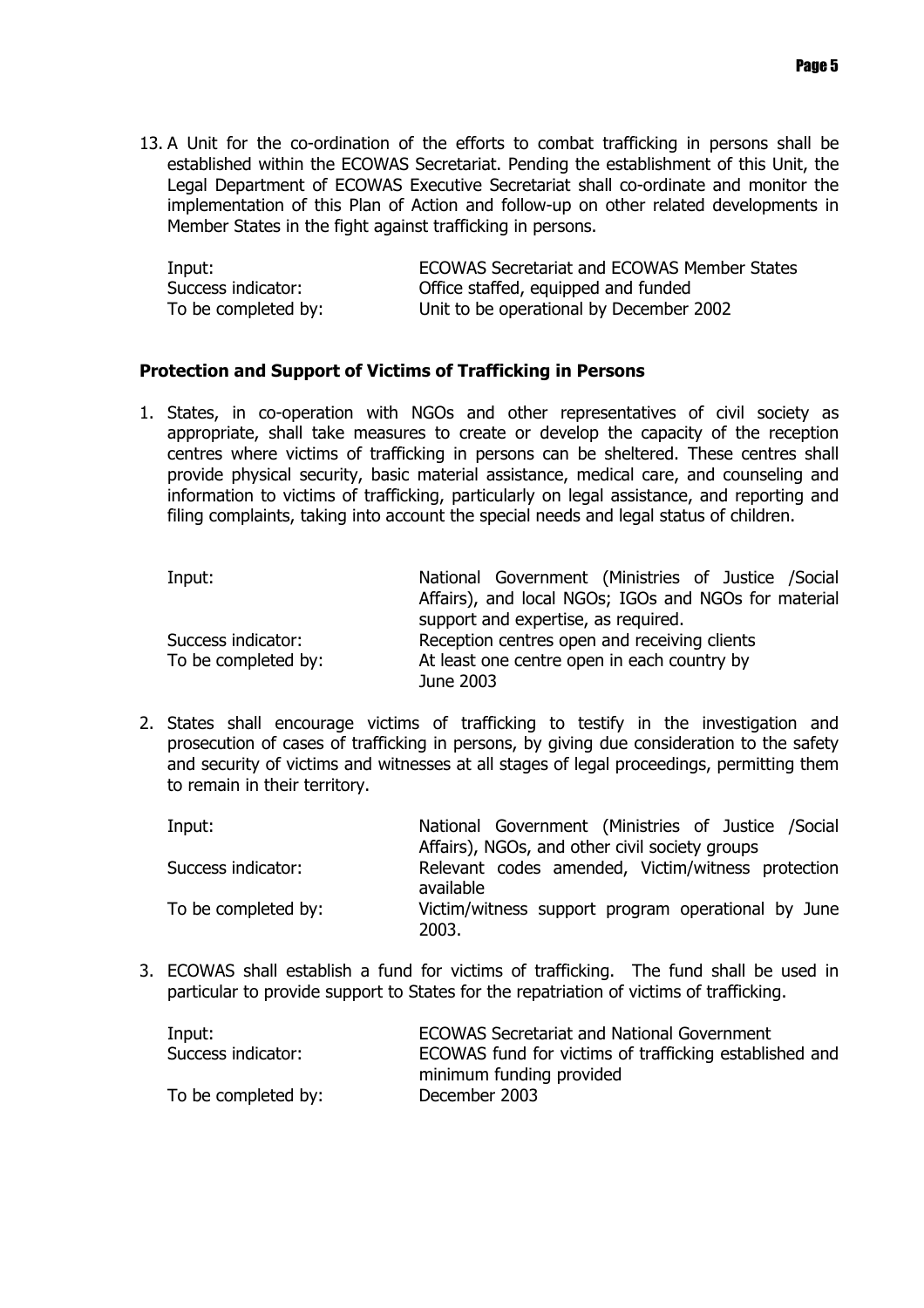#### **Prevention and Awareness Raising**

1. States, in partnership with NGOs, other civil society groups, and public and private media, shall develop and disseminate public awareness materials focusing on (a) raising public understanding that trafficking in persons is a crime, and (b) discouraging the demand that leads to trafficking, particularly by addressing those who might exploit victims of trafficking, for example as child domestics or farm labourers.

| Input:              | Government social service agencies; Government<br>media and public education agencies, media outlets,<br>local NGOs, international NGOs and IGOs, particularly<br>IOM, ILO and UNICEF. |
|---------------------|----------------------------------------------------------------------------------------------------------------------------------------------------------------------------------------|
| Success indicator:  | Various types of awareness raising undertaken,<br>including radio spots, broadcasts, newspaper                                                                                         |
|                     | advertisements. Material support and expertise<br>provided.                                                                                                                            |
| To be completed by: | December 2002                                                                                                                                                                          |

2. States, in partnership with NGOs, other civil society groups, and public and private media, shall develop and implement public awareness campaigns aimed at potential victims of trafficking, using both traditional channels of information as well as the mass media. Such materials and activities should aim to raise the awareness of potential victims to the types of enticements and recruitment methods used by traffickers. Awareness campaigns should reflect local cultures and traditions and offer information in local languages. Initially, such campaigns should target vulnerable groups, particularly children likely to be trafficked within the sub-region for labour exploitation, and women and children likely to be trafficked for sexual exploitation internationally.

Input: Government social service agencies; Government media and public education agencies; Government and private education systems, media outlets, NGOs and IGOs, particularly IOM, ILO and UNICEF Success indicator: Radio spots broadcast, leaflets distributed in majority of schools, as well as information campaigns addressing local communities and community leaders undertaken. Material support and expertise provided. To be completed by: December 2003

3. States, NGOs and other civil society groups, in consultation with the ECOWAS, shall prepare information materials concerning the practice and risks of trafficking in persons. Such materials shall, where appropriate, be disseminated to visa applicants, and distributed to any other part of the travelling public at international borders and on public transportation and carriers.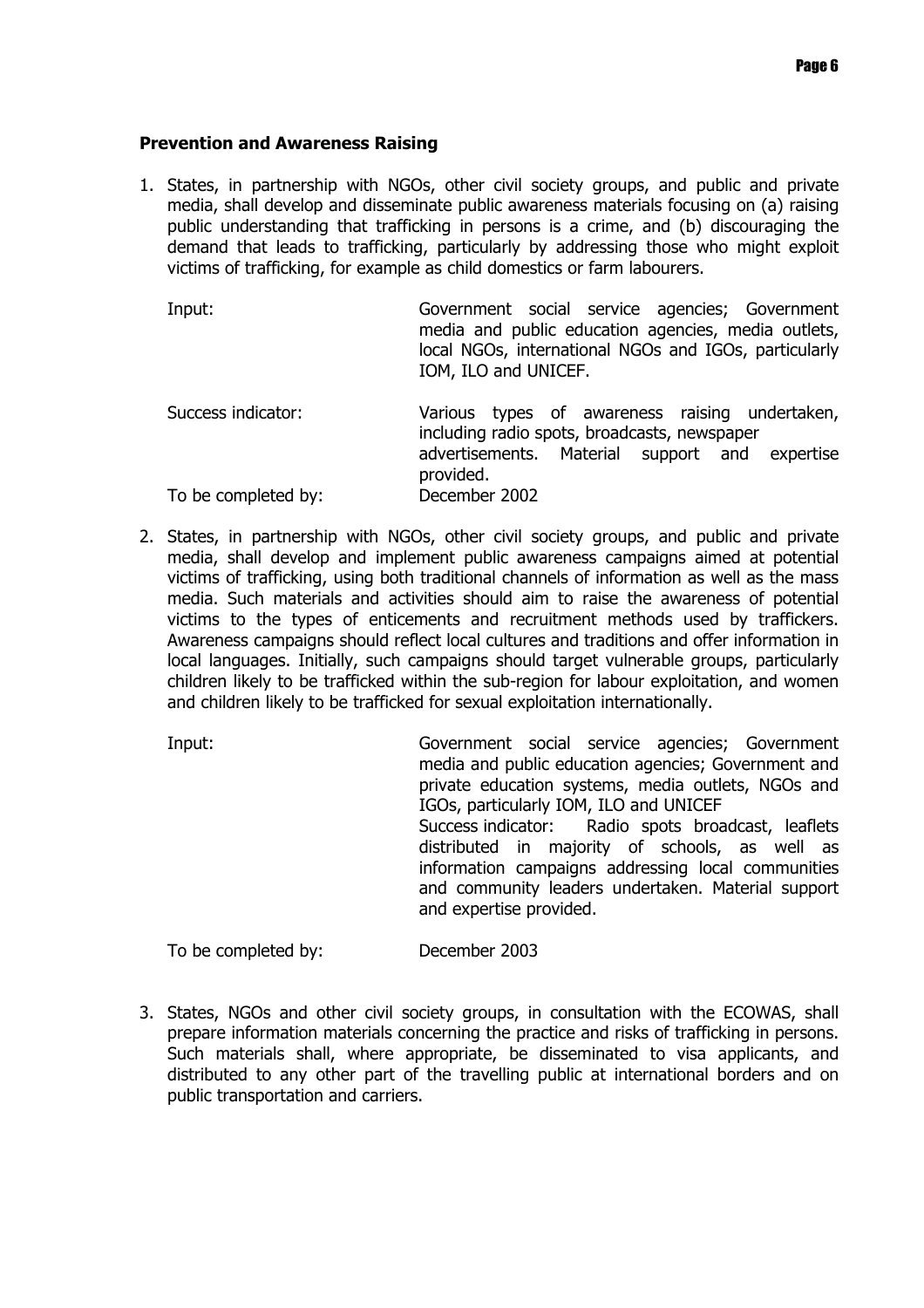| Input:              | Government diplomatic services, other relevant        |
|---------------------|-------------------------------------------------------|
|                     | Government agencies, media and public education       |
|                     | agencies, Government and private education systems,   |
|                     | NGOs, IGOs particularly IOM, ILO and UNICEF.          |
| Success indicator:  | Materials available at embassies and consulates for   |
|                     | distribution to visa applicants and others. Materials |
|                     | available for distribution at ports of entry and on   |
|                     | carriers                                              |
| To be completed by: | December 2002                                         |

# **Collection, Exchange and Analysis of Information**

1. States shall establish direct channels of communication between their border control agencies. They shall initiate or expand efforts to gather and analyze data on trafficking in persons, including on the means and methods used, on the situation, magnitude, nature, and economics of trafficking in persons, particularly of women and children. States shall share such information, as appropriate, within ECOWAS, and with law enforcement agencies and other agencies of countries of origin, transit and destination, as well as with the United Nations Center for International Crime Prevention and other relevant international organizations.

| Input:              | National Government (Passport Offices and                                                                                                     |
|---------------------|-----------------------------------------------------------------------------------------------------------------------------------------------|
|                     | Immigration Agencies, Law Enforcement Agencies,                                                                                               |
|                     | Border Control Agencies, Social Service Agencies,                                                                                             |
|                     | National Statistical Offices), ODCCP/CICP, Interpol, and                                                                                      |
|                     | other relevant IGOs.                                                                                                                          |
| Success indicator:  | Standardized formats for collection of information<br>agreed and data collection procedures in place.<br>Material support and data available. |
| To be completed by: | December 2002                                                                                                                                 |

2. States with shared borders shall establish joint border patrols trained in the prevention of trafficking in persons. The ECOWAS Unit for the co-ordination of the efforts to combat trafficking in persons should facilitate, upon request, such coordination efforts.

| Input:              | ECOWAS Secretariat, Government immigration          |
|---------------------|-----------------------------------------------------|
|                     | and border control agencies.                        |
| Success indicator:  | Joint border control established and staff trained. |
| To be completed by: | December 2002                                       |

# **Specialization and Training**

1. States shall create special units, within existing law enforcement structures, with a specific mandate to develop and effectively target operational activities to combat trafficking of persons. States shall also consider the establishment of joint investigation units.

Input: Government law enforcement agencies; Government personnel and training agencies, ODCCP/CICP, Interpol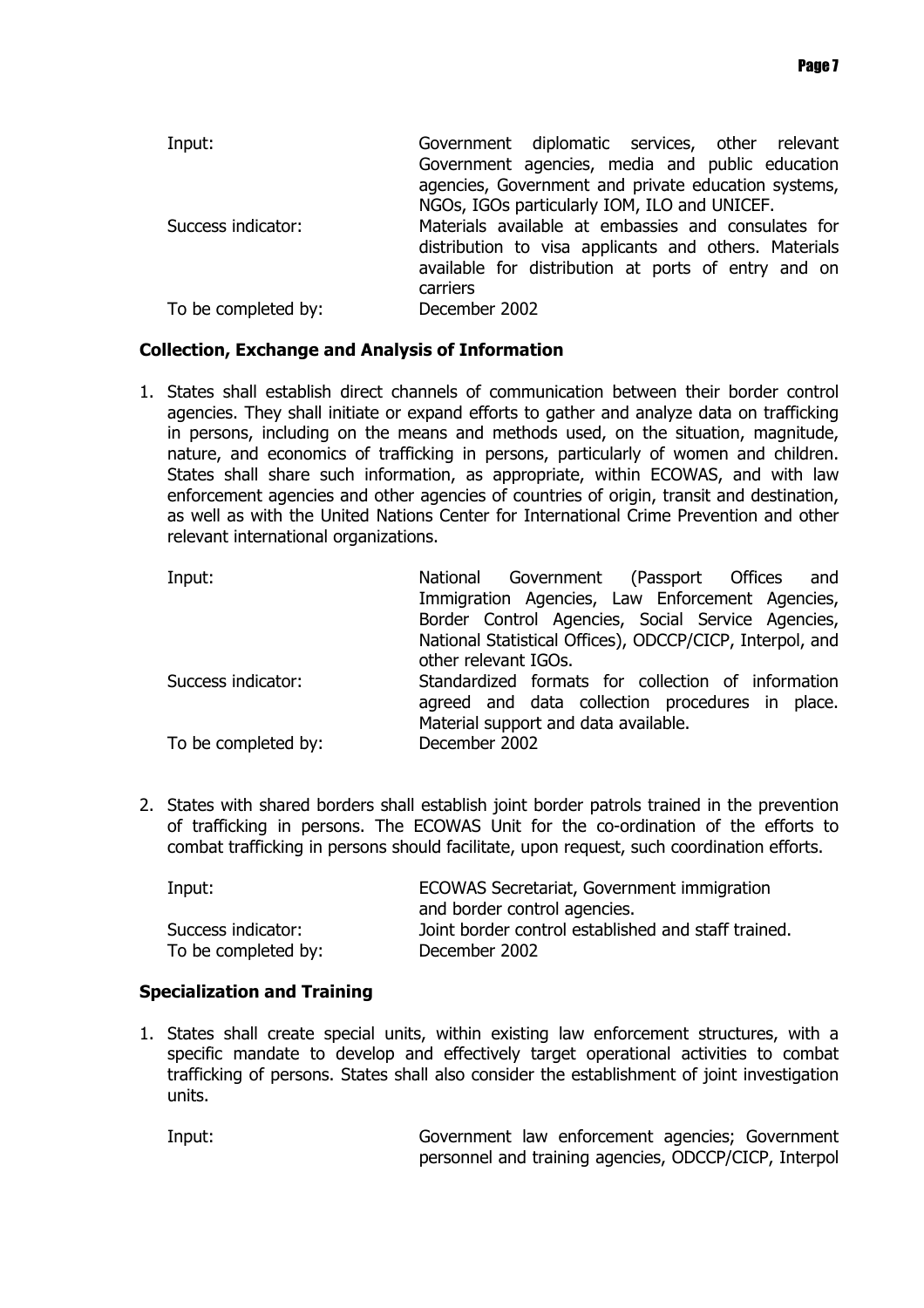|                     |               | and other law enforcement agencies to provide |  |  |
|---------------------|---------------|-----------------------------------------------|--|--|
|                     |               | material support and expertise.               |  |  |
| Success indicator:  |               | Specialized units created and operational     |  |  |
| To be completed by: | December 2003 |                                               |  |  |
|                     |               |                                               |  |  |

2. States shall provide and strengthen training for law enforcement personnel, customs and immigration officials, prosecutors and judges, and other relevant officials, on the prevention of trafficking in persons. The training should focus on the methods used in preventing such trafficking, prosecuting the traffickers, and protecting the rights of victims, including protecting the victims from the traffickers. This training should also take into account the need to consider human rights and child- and gender-sensitive issues, and it should encourage co-operation with non-governmental organizations and other elements of civil society

| Input:              |                | Relevant government agencies, including their training<br>centers; including ODCCP/CICP, relevant IGOs,<br>Interpol, bilateral support and relevant NGOs. |  |
|---------------------|----------------|-----------------------------------------------------------------------------------------------------------------------------------------------------------|--|
| Success indicator:  |                | Training curricula formulated, training materials<br>prepared and training sessions held.                                                                 |  |
| To be completed by: | December 2003. |                                                                                                                                                           |  |

3. States shall prepare training materials concerning trafficking in persons for embassy and consulate staff who deal with immigration and visa services. Materials will be developed in consultation with the ECOWAS Unit for the coordination of the efforts to combat trafficking in persons.

| Input:              | Government diplomatic services and other relevant               |
|---------------------|-----------------------------------------------------------------|
|                     | Government agencies                                             |
| Success indicator:  | Training materials completed and training sessions<br>underway. |
| To be completed by: | June 2002                                                       |

# **Travel and Identity Documents**

1. States shall establish procedures to verify whether a person who is the victim of trafficking in persons is a national or has the right of permanent residence in the State of origin, and to provide such travel documents or other authorization as may be necessary to enable a victim of trafficking in persons who is without proper documentation to travel to and re-enter its territory, on the request of a receiving State.

| Input:              | National Government Passport Offices and Immigration<br>Agencies |             |          |  |          |
|---------------------|------------------------------------------------------------------|-------------|----------|--|----------|
| Success indicator:  | Immigration<br>procedures in place.                              | regulations | and code |  | amended, |
| To be completed by: | December 2002                                                    |             |          |  |          |

2. States, at the request of another State, when presented with suspected cases of trafficking in persons, shall verify, within a reasonable time, the validity of travel and identity documents issued or purported to have been issued in their name and suspected of being used for trafficking of persons.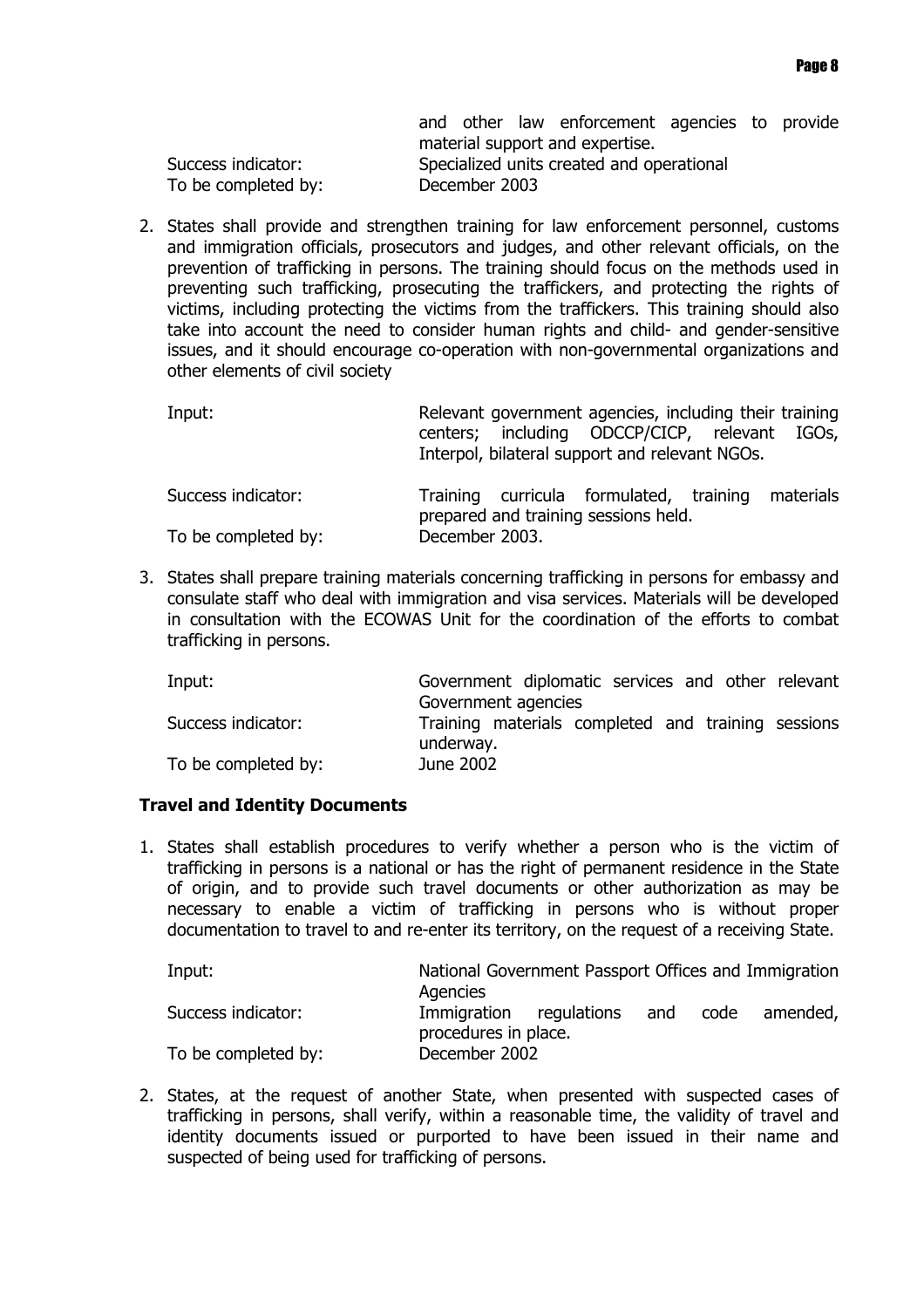| Input:              | National            | Government            | (Passport Offices    | and |
|---------------------|---------------------|-----------------------|----------------------|-----|
|                     |                     | Immigration Agencies) |                      |     |
| Success indicator:  | procedures in place | Immigration codes and | requiations amended, |     |
| To be completed by: | December 2002       |                       |                      |     |

3. States shall take such measures as may be necessary, within available means: (a) to ensure that the birth certificates, and travel and identity documents, they issue are of such quality that they cannot easily be misused and cannot readily be falsified or unlawfully altered, replicated, or issued; and (b) to ensure the integrity and security of travel or identity documents they issue, and to prevent their unlawful creation, issuance, and use. In this regard, States shall implement Decision C/DEC.1 /5/2000 signed in Abuia on 29<sup>th</sup> May 2000 relating to the Adoption of an ECOWAS Passport.

| Input:              | Government immigration services and document<br>services, consular services, health services, law<br>enforcement agencies, the agencies and services of<br>other States, IGOs, ODCCP/CICP, particularly Interpol<br>and law enforcement and other relevant agencies of<br>third countries. |
|---------------------|--------------------------------------------------------------------------------------------------------------------------------------------------------------------------------------------------------------------------------------------------------------------------------------------|
| Success indicator:  | ECOWAS sub-regional meeting with relevant officials<br>and experts held on ways to improve integrity and<br>security of identity and travel documents.<br>Implementation of Decision C/DEC.1 /5/2000 relating<br>to the Adoption of an ECOWAS Passport                                     |
| To be completed by: | December 2002                                                                                                                                                                                                                                                                              |

4. States shall encourage commercial carriers to take precautions against their means of transport being used in the trafficking of persons, and require, where appropriate and without prejudice to applicable international conventions, such carriers to ascertain that all passengers are in possession of travel documents required for entry into the receiving State. States shall further adopt provisions requiring that all documents for minors travelling alone be held for them by the carrier until they have reached their destination.

| Input:              | Government transport regulation agencies, immigration   |
|---------------------|---------------------------------------------------------|
|                     | services, border control agencies, law enforcement      |
|                     | agencies, international IGOs, particularly Interpol and |
|                     | ODCCP/ CICP; other law enforcement agencies to          |
|                     | provide material support and expertise.                 |
| Success indicator:  | Amendment of relevant transport regulations.            |
| To be completed by: | December, 2002                                          |

# **Monitoring and Evaluation of the Initial Plan of Action**

1. States, through their Task Force on Trafficking in Persons, shall coordinate and monitor the ongoing implementation of this Initial Plan of Action at the national level and report, on a bi-annual basis, to the ECOWAS Secretariat.

Input: Government agencies, reporting to the Government Task Force